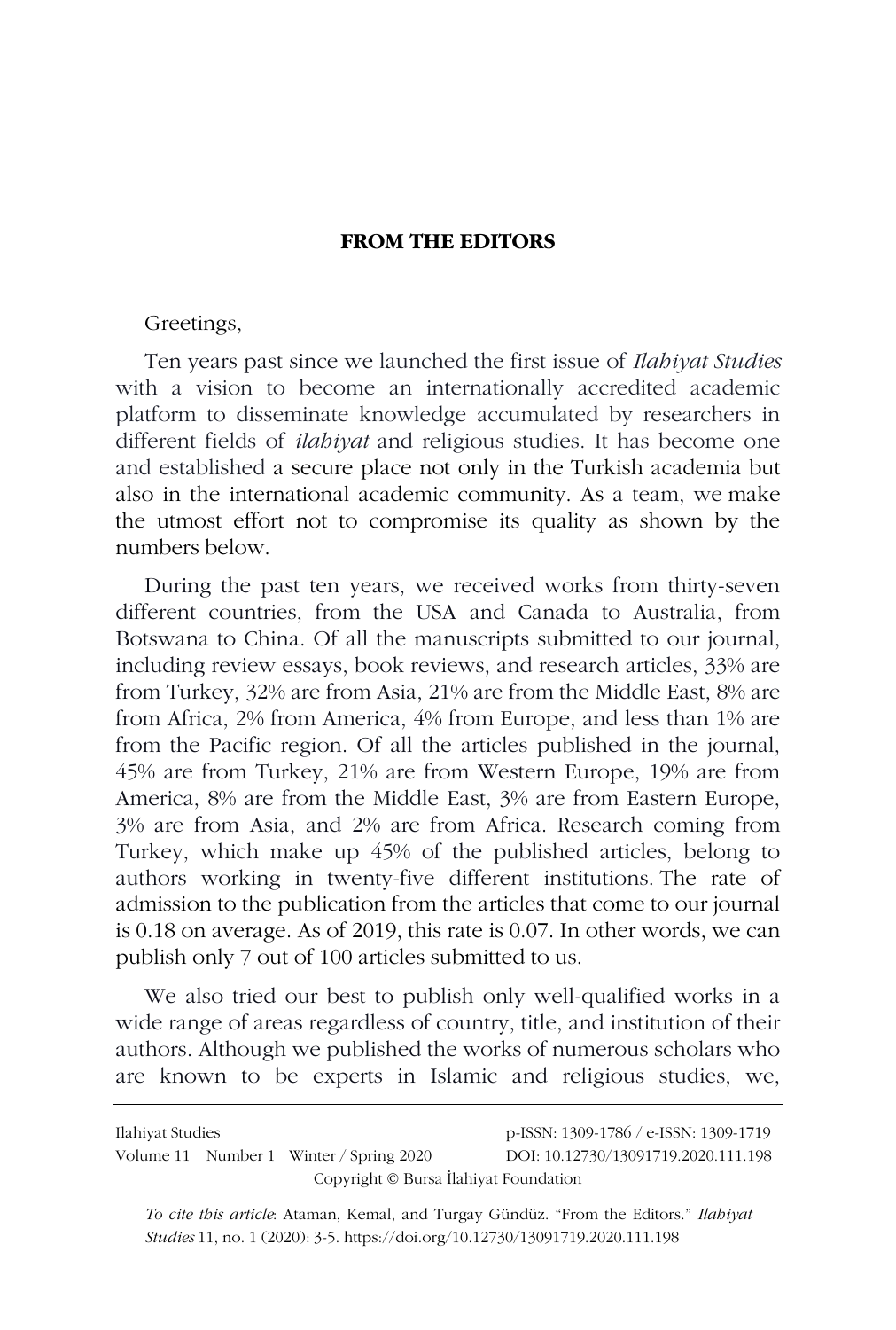nonetheless, did not hesitate to publish the works of newly graduated researchers that successfully passed the review process in our journal.

The publication process of *Ilahiyat Studies* has always been a fulfilling experience for us, we hope that reading the articles will also be fulfilling for our readers.

This issue of *IS* features four articles and three book reviews. The first article, "The Green Man: What Reading Khiḍr as Trickster Evinces about the Canon," by Jibril Latif, presents a detailed account of an enigmatic figure commonly known as the Green Man. The article pursues its argument by asking certain seemingly "mundane" questions relevant to our contemporary situation first, and then goes on to delve into the depths of the subject matter by asking serious questions, carefully analyzing the accounts in the Qurʾān and comparing them with other folkloric, literary, philosophical, and religious canonical works.

The second article by Ahmet Dağ, "Losing Our Space/Madīnah: From the Madīnah of Reality to A Simulation City," presents a critical analysis of the so-called modern architecture prevalent not only in Europe but also in the Muslim world from a Baudrillardian interpretive framework. The author argues that there is a dialectical relationship between the city and human beings who build them. In other words, while human beings build quarters (*mahallah*s), these *mahallah*s in the due process also "build" human beings, for quarters function not only as physical structures but also have an administrative, social, and cultural nature. The article argues that the Western positivistic worldview did not only have an impact on our ways of thinking but also the way we create our cities.

İbrahim Aslan's article "Meta-Entity (*al-Ghayr*) and Its Value Metaphysics in al-Māturīdī" aims to understand and explain the nature of the unity between being (entity), knowledge, and value in al-Māturīdī's theological system. This is important, argues the author, for despite its importance for the Islamic theological tradition and thought, it has been overlooked by scholars, who, instead, focused upon the problem of being and knowledge. In pursuing the subject matter, the author analyzes the concept of the "meta-entity" that al-Māturīdī coined in the tradition of Islamic theology.

The final article by Şener Şahin, "Theme and Lyricism: Two Considerations in the Islamic Writing Tradition Motivating Muslim